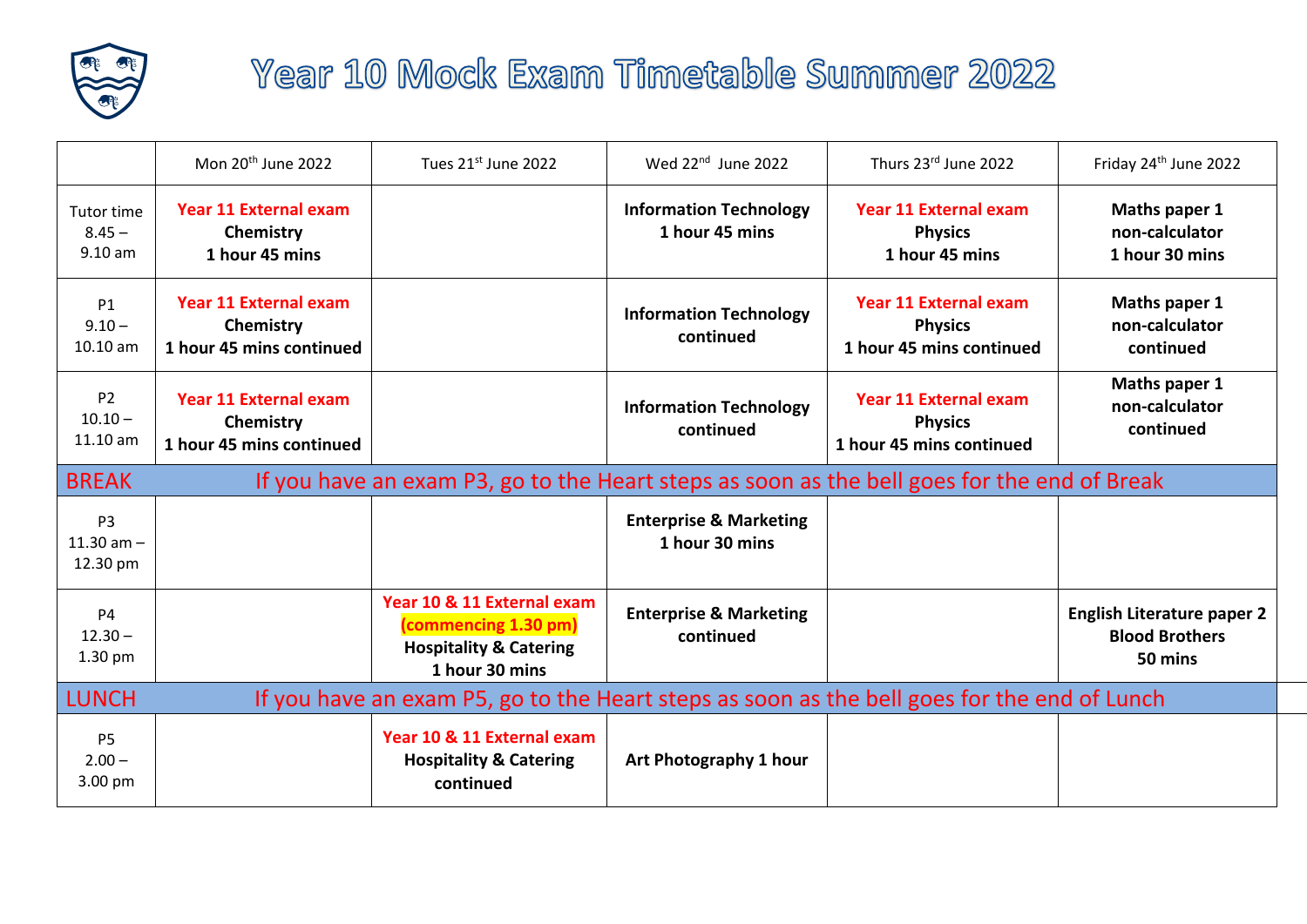

## Year 10 Mock Exam Timetable Summer 2022

|                                                      | Mon 27 <sup>th</sup> June 2022                                                                       | Tues 28 <sup>th</sup> June 2022 | Wed 29 <sup>th</sup> June 2022                                                                           | Thurs 30 <sup>th</sup> June 2022                                                                     | Friday 1st July 2022                                                                                 |  |  |
|------------------------------------------------------|------------------------------------------------------------------------------------------------------|---------------------------------|----------------------------------------------------------------------------------------------------------|------------------------------------------------------------------------------------------------------|------------------------------------------------------------------------------------------------------|--|--|
| <b>Tutor time</b><br>$8.45 -$<br>9.10 a <sub>m</sub> | <b>Biology Combined Paper 1</b><br>1 hour 15 mins<br><b>Biology Triple Paper 1</b><br>1 hour 45 mins | <b>TOWN SPORTS</b>              | <b>Chemistry Combined paper 1</b><br>1 hour 15 mins<br><b>Chemistry Triple Paper 1</b><br>1 hour 45 mins | <b>History</b><br><b>Conflict &amp; tension</b><br>1 hour                                            | <b>Maths paper 3 calculator</b><br>1 hour 30 mins                                                    |  |  |
| <b>P1</b><br>$9.10 -$<br>10.10 am                    | <b>Biology Combined</b><br><b>Biology Triple</b><br>continued                                        | <b>TOWN SPORTS</b>              | <b>Chemistry Combined</b><br><b>Chemistry Triple</b><br>continued                                        | <b>History</b><br><b>Conflict &amp; tension</b><br>continued                                         | <b>Maths paper 3 calculator</b><br>continued                                                         |  |  |
| P <sub>2</sub><br>$10.10 -$<br>11.10 am              | <b>Biology Combined</b><br><b>Biology Triple</b><br>continued                                        | <b>TOWN SPORTS</b>              | <b>Chemistry Combined</b><br><b>Chemistry Triple</b><br>continued                                        | <b>History</b><br><b>Germany &amp; democracy</b><br>1 hour                                           | <b>Maths paper 3 calculator</b><br>continued                                                         |  |  |
| <b>BREAK</b>                                         | If you have an exam P3, go to the Heart steps as soon as the bell goes for the end of Break          |                                 |                                                                                                          |                                                                                                      |                                                                                                      |  |  |
| P <sub>3</sub><br>11.30 $am -$<br>12.30 pm           | <b>Maths paper 2 calculator</b><br>1 hour 30 mins                                                    | <b>TOWN SPORTS</b>              | <b>English Language paper 2</b><br>1 hour 45 mins                                                        | <b>Physics Combined Paper 1</b><br>1 hour 15 mins<br><b>Physics Triple Paper 1</b><br>1 hour 45 mins | <b>Biology Combined Paper 2</b><br>1 hour 15 mins<br><b>Biology Triple Paper 2</b><br>1 hour 45 mins |  |  |
| <b>P4</b><br>$12.30 -$<br>$1.30$ pm                  | <b>Maths paper 2 calculator</b><br>continued                                                         | <b>TOWN SPORTS</b>              | <b>English Language paper 2</b><br>continued                                                             | <b>Physics Combined</b><br><b>PhysicsTriple</b><br>continued                                         | <b>Biology Combined</b><br><b>Biology Triple</b><br>continued                                        |  |  |
| <b>LUNCH</b>                                         | If you have an exam P5, go to the Heart steps as soon as the bell goes for the end of Lunch          |                                 |                                                                                                          |                                                                                                      |                                                                                                      |  |  |
| <b>P5</b><br>$2.00 -$<br>3.00 pm                     | <b>Sport Science 1 hour</b>                                                                          | <b>TOWN SPORTS</b>              | <b>Performing Arts-</b><br><b>DANCE practical</b><br>1 hour                                              | <b>French Reading F &amp; H</b><br>1 hour/1 hour 15 mins<br>(continuing into period 6)               | French Listening F & H<br>35 mins/45 mins                                                            |  |  |